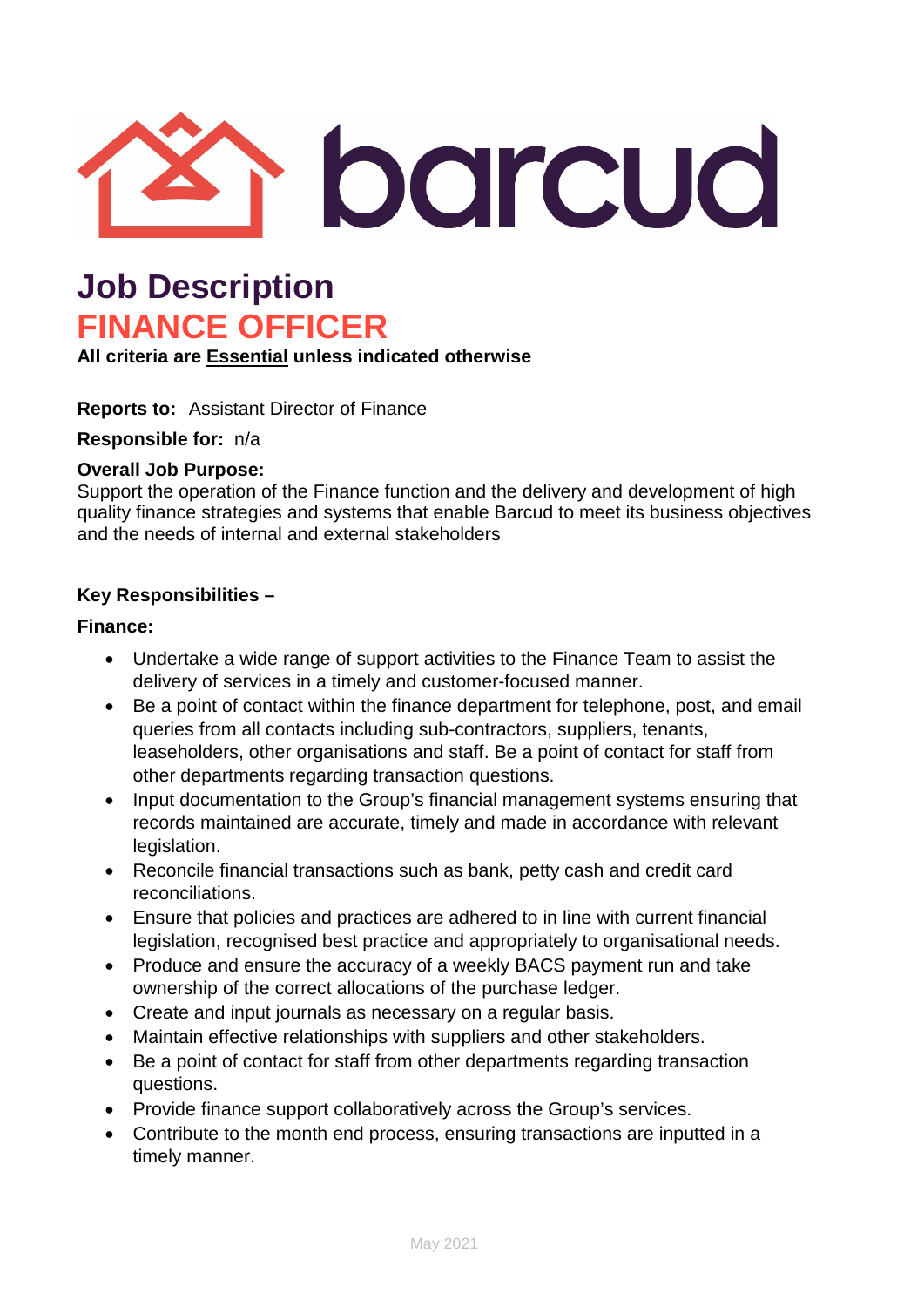- Maintain details of all checks and conformations done to supplier bank and contact details.
- Actively participate in any audit inspections providing the necessary support and advice as appropriate.
- Produce financial information and reports when requested.

## **People:**

- Promote a high-performance culture that drives continuous improvement and efficiencies.
- Communicating the priorities, plans, vision and objectives of the Association to ensure effective delivery to the agreed service standards and targets.

## **Corporate**

- Promote, develop and manage effective partnerships with internal and external stakeholders to achieve continuous improvement in the provision of services.
- Promote Health and Wellbeing initiatives throughout the organisation.
- Provide excellent customer service to all internal and external customers.
- Work within the Association's equality, diversity and inclusion policies at all times and in all aspects of service delivery and employment.
- Ensure that the Association and its employees comply with all legal, statutory and regulatory requirements along with best practice.
- In all aspects of the Association's work, to promote effective communications, excellence in customer service, and a focus on continuous improvement.
- Carry out such other duties and responsibilities as may reasonably be requested.

*This job description is not intended to be an exhaustive list and in view of changing demands, legislation, and regulations, the duties may be reviewed and revised as deemed reasonable and appropriate.*